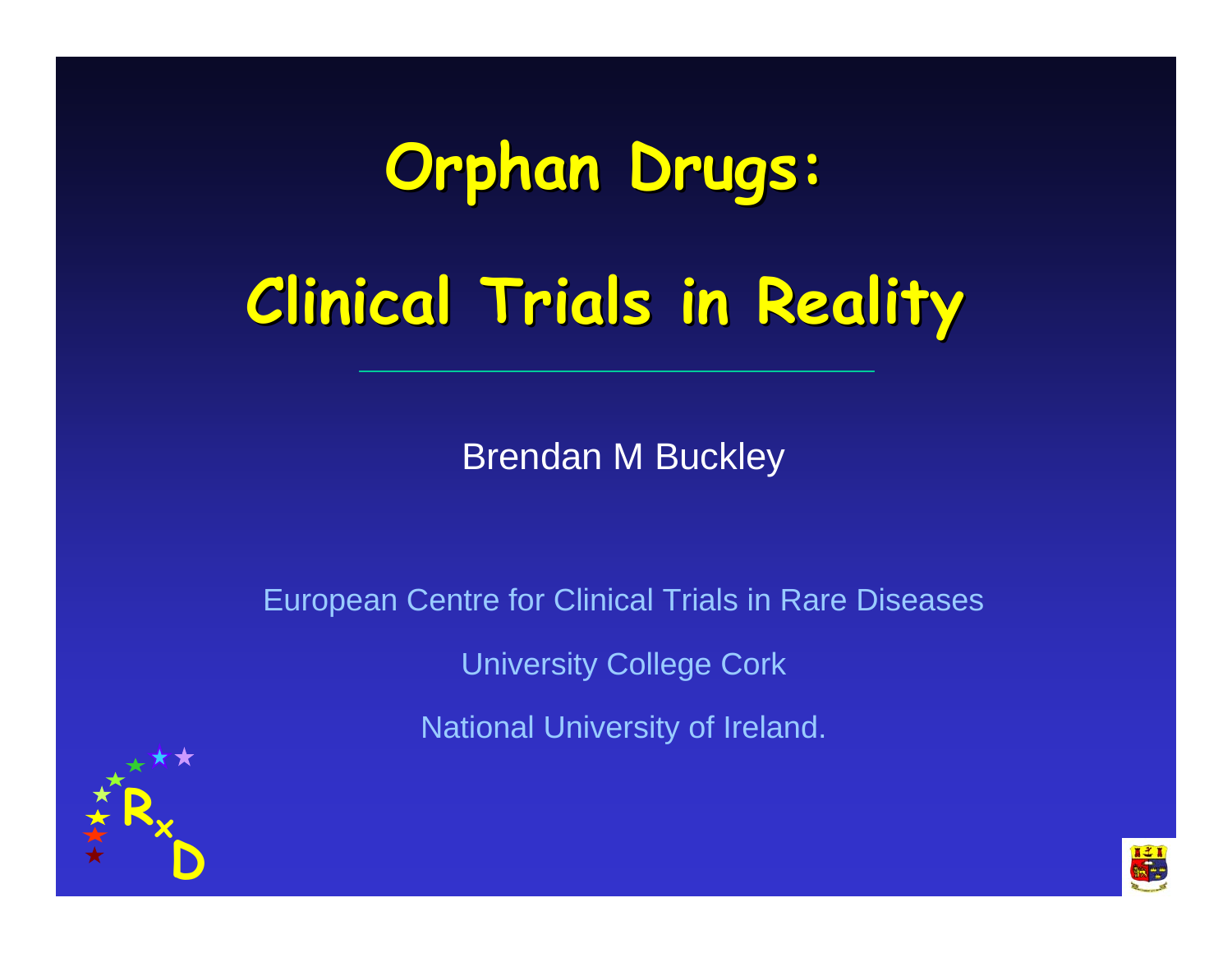#### **Clinical Development of Orphan Medicines**

Patients with rare diseases need medicines that are

- •as **safe**
- •as **effective**
- •of the same **quality**

as any commonly used medicine

### **Clinical trials**

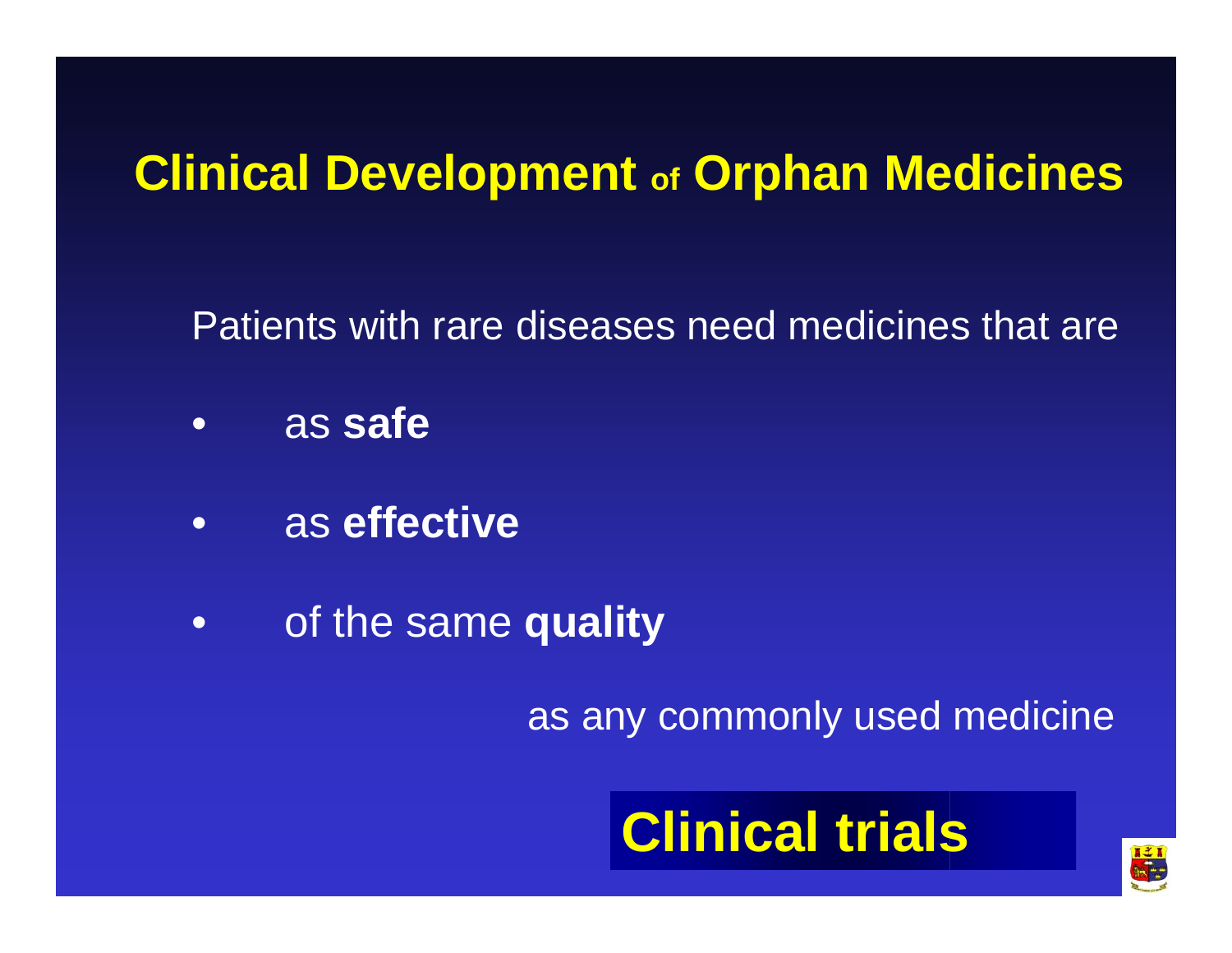#### **A Clinical Trial**

A Prospective study of an intervention

Designed to measure the impact of a treatment

Compared with a control treatment

On a future possible outcome.

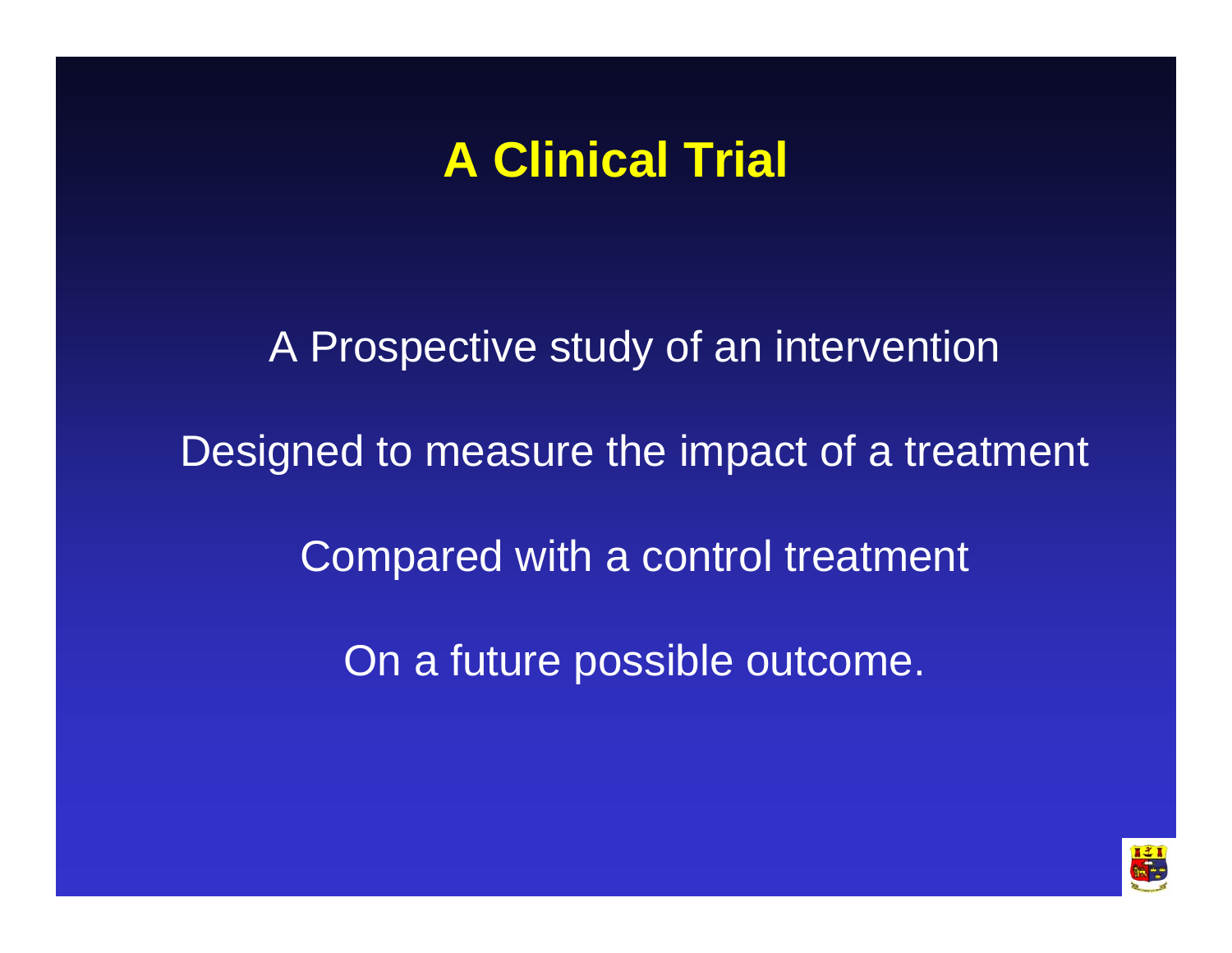#### **King Gustav's Trial**

Question: Is tea or coffee the more poisonous ?

Subjects: Two convicts randomly allocated tea or coffee

Assessment: Clinical assessment by Court Physician

Design: Open label (non-blinded) parallel groups

Sponsor: King Gustav

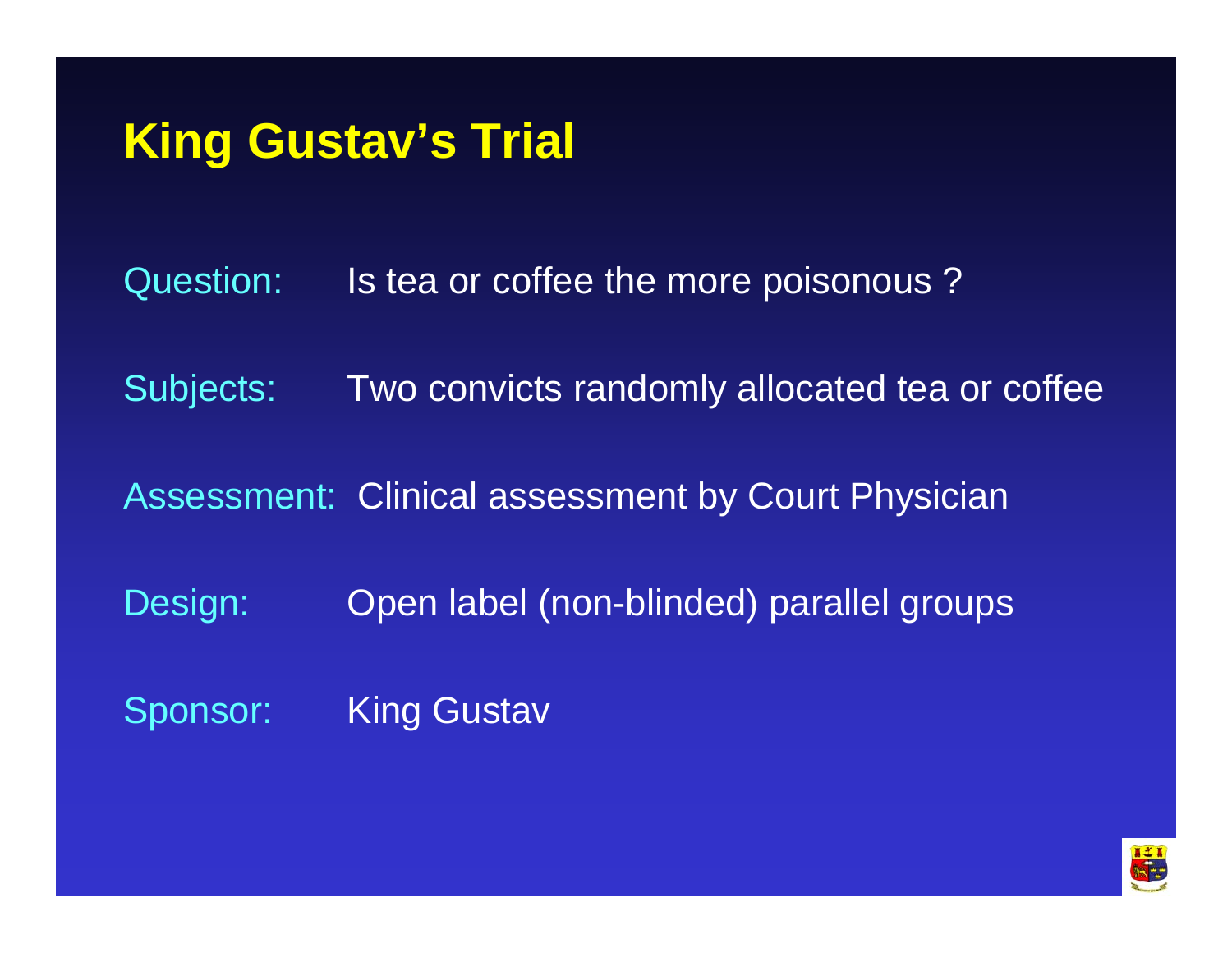**King Gustav's Trial**

**Outcomes:**

- •Court physician died
- •Sponsor assassinated
- •Both subjects survived

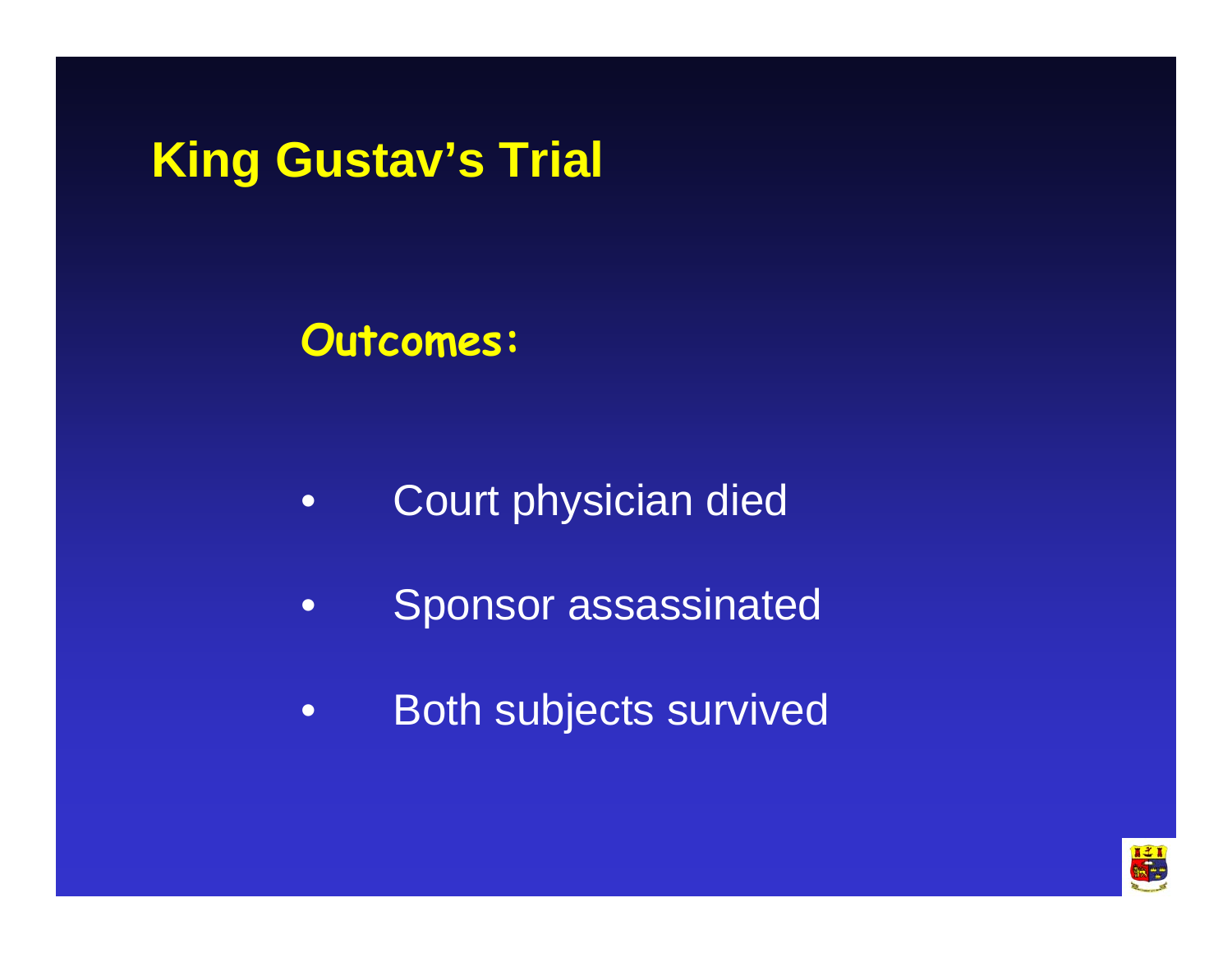#### **The Clinical Trial Process**

- •Design a workable protocol
- $\bullet$ Obtain Ethical and Regulatory approval
- $\bullet$ Recruit the right investigators
- $\bullet$ Recruit the right subjects

*As fast as possible !*

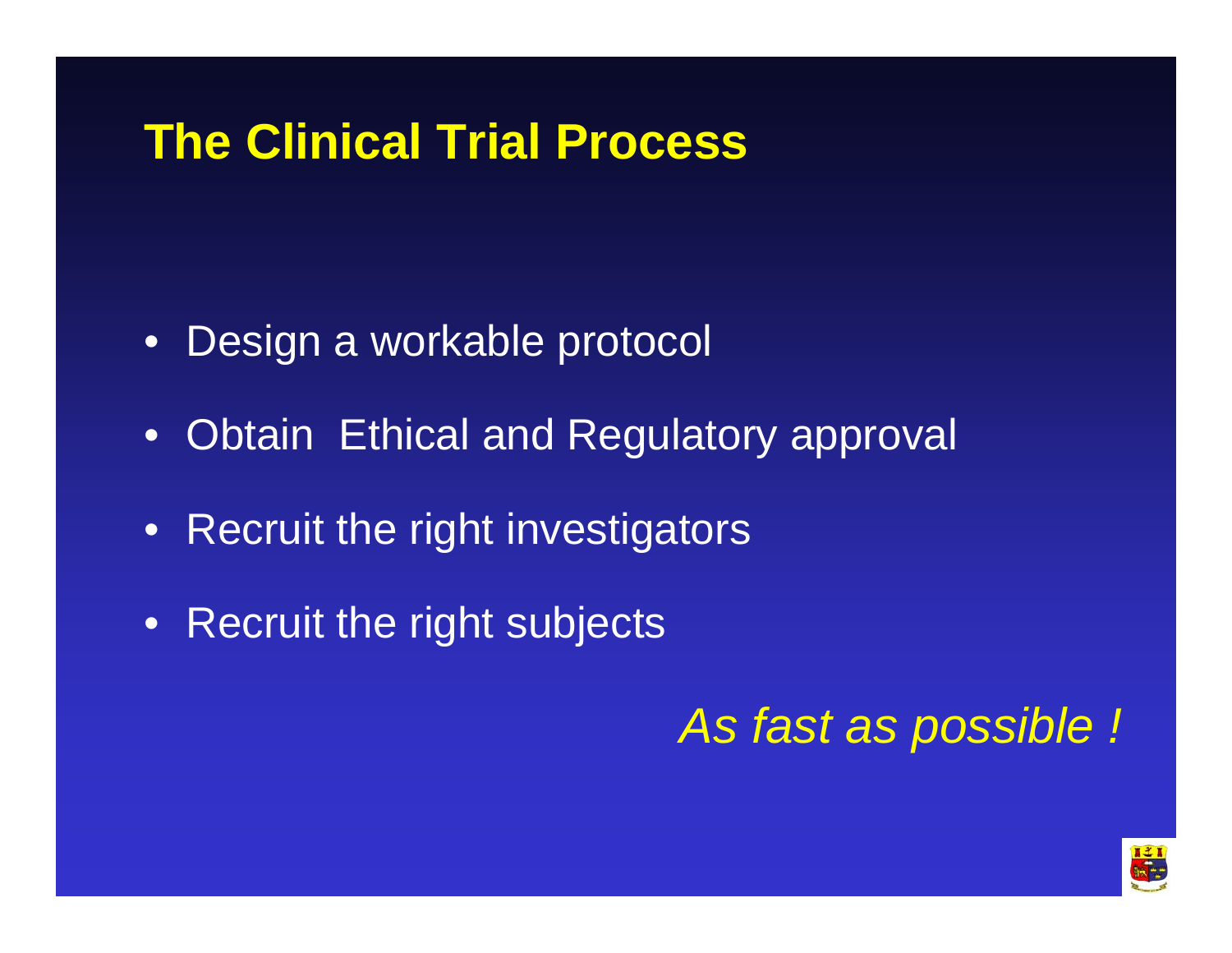#### **The Clinical Trial Process**

- Conduct the study to highest quality standards of Good Clinical Practice
- Monitor (quality assure) the study efficiently

#### *At the least financial cost !*

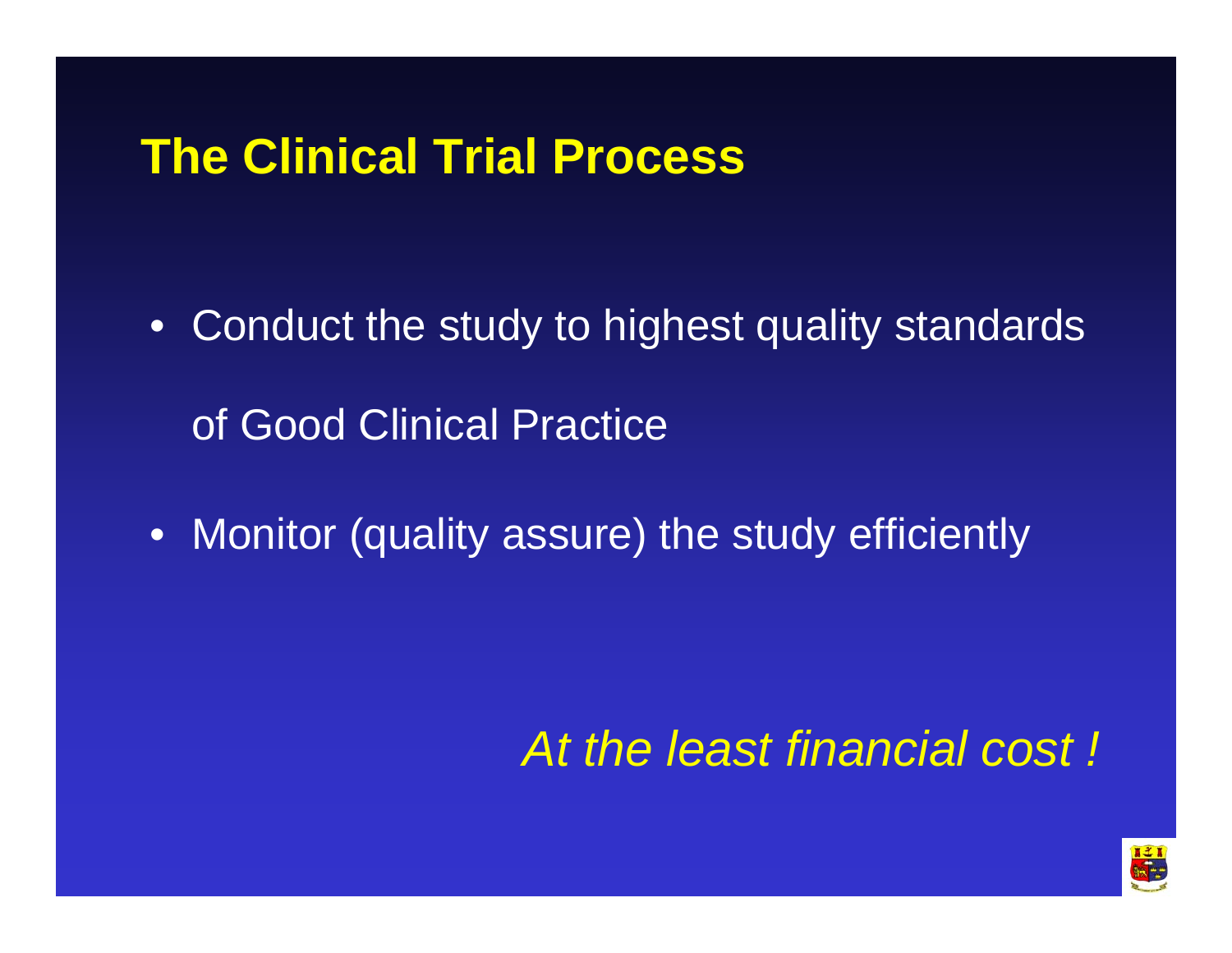#### **The Clinical Trial Process**

- •Collect the data
- Process the data
- $\bullet$ Interprete the data expertly
- Present the data to the Regulators (EMEA, FDA etc.)
- $\bullet$ Communicate the results to the scientific community
- $\bullet$ Communicate the results to patients and carers

#### *As fast as possible !*

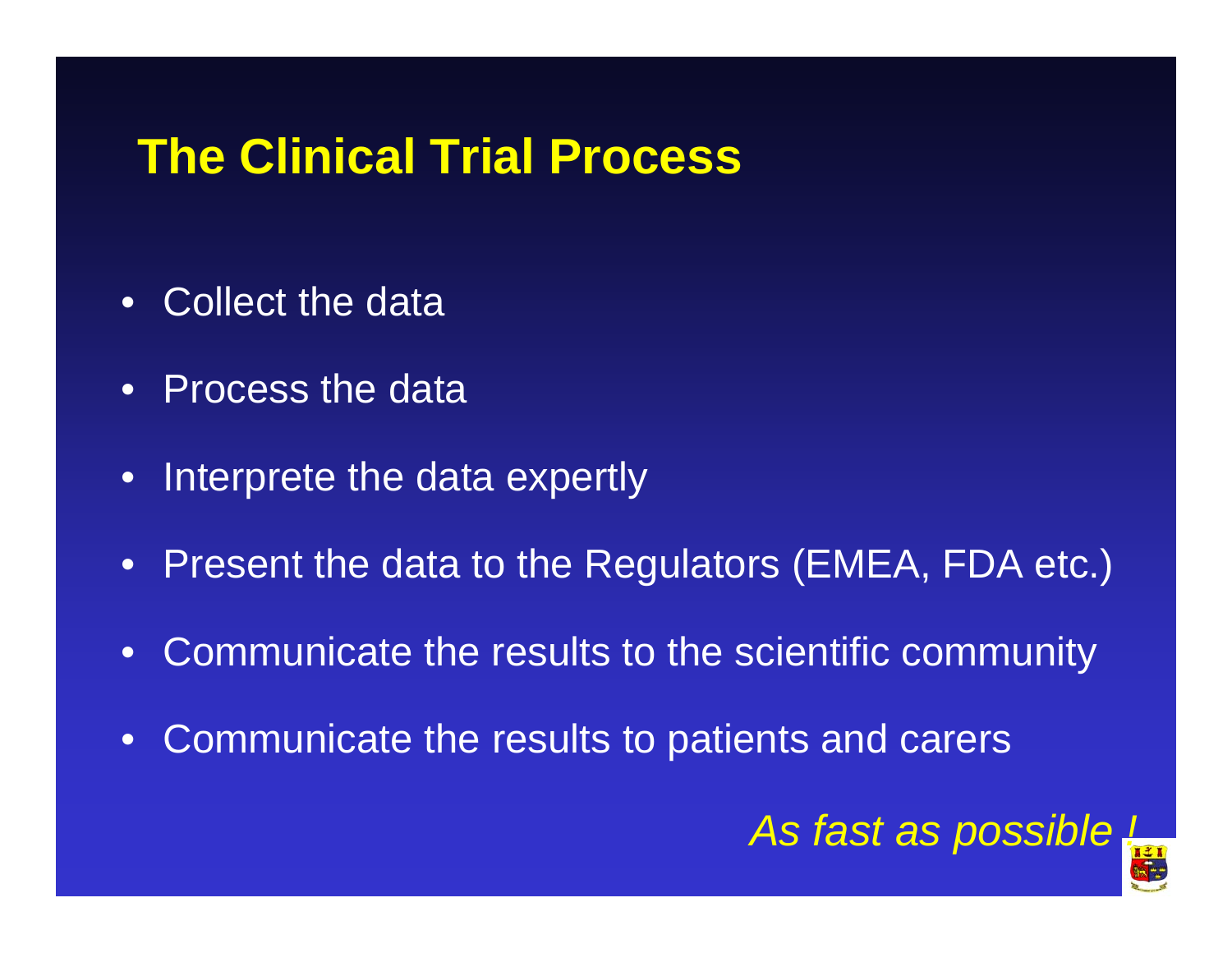#### **Types of study and conventional drug development phase**



エミー ICH Guideline 1997: General Considerations for Clinical Trials.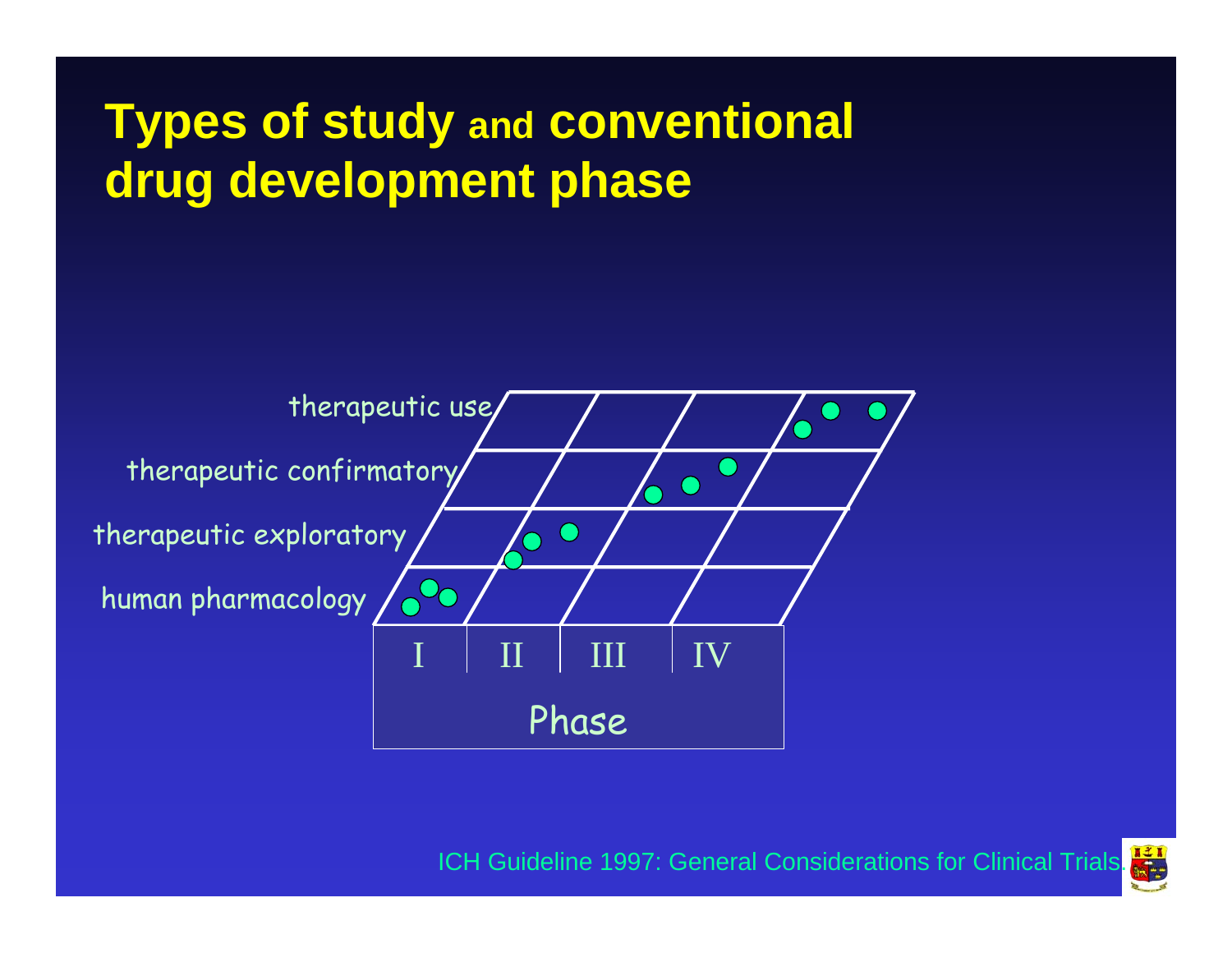**Orphan drug trials** *do not always* **fit conventional development phases**



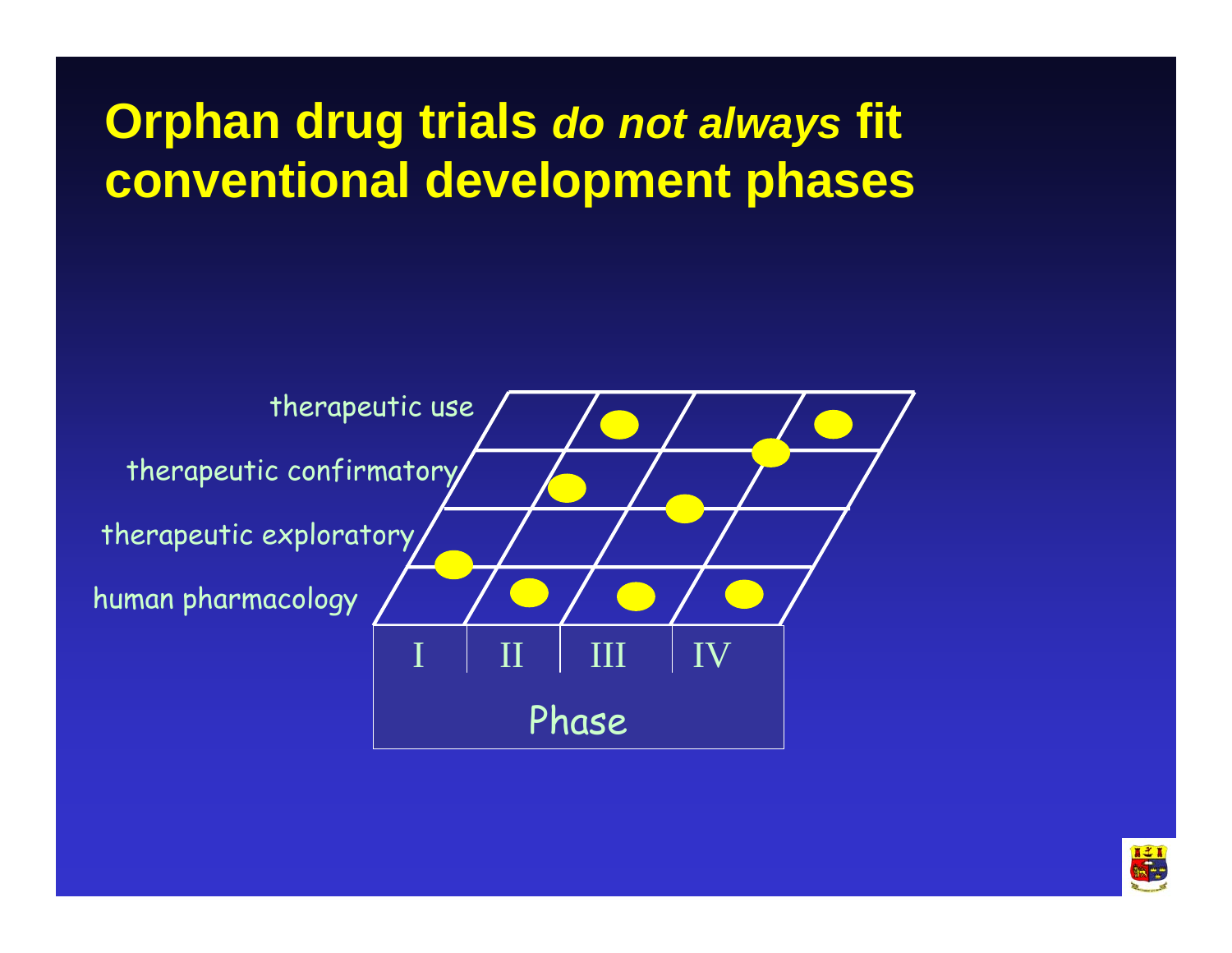#### **Challenges for Developers of Orphan Drugs**

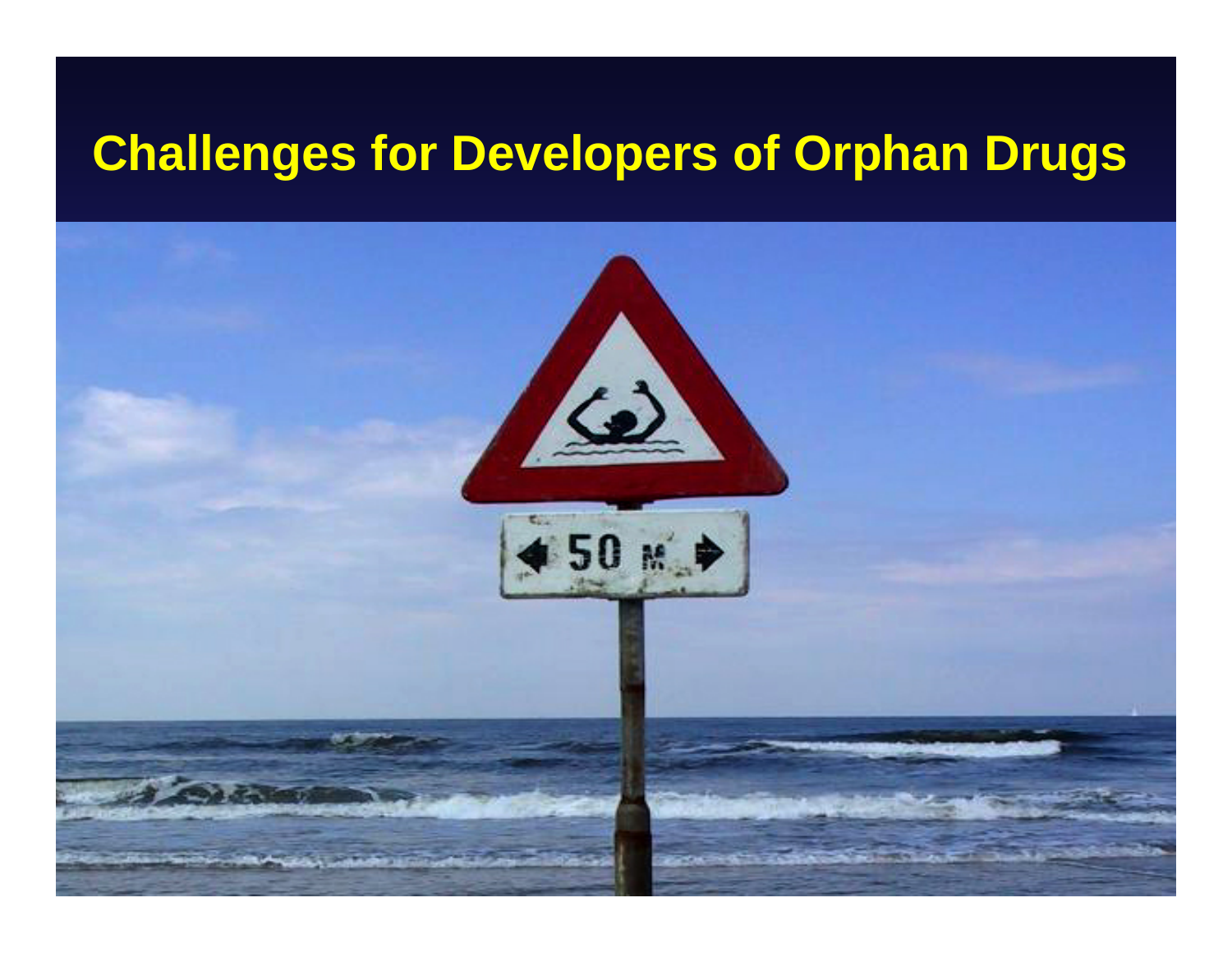### **A Challenge for Europe**

#### *In contrast to the USA*

#### *Fragmentation*

- •Multiple Languages
- •Multiple Cultures
- •Multiple Medical systems
- •Cross-border reimbursement difficulties
- •National rather than European Centres of Excellence
- •Poor level of direct Funding of research for trials



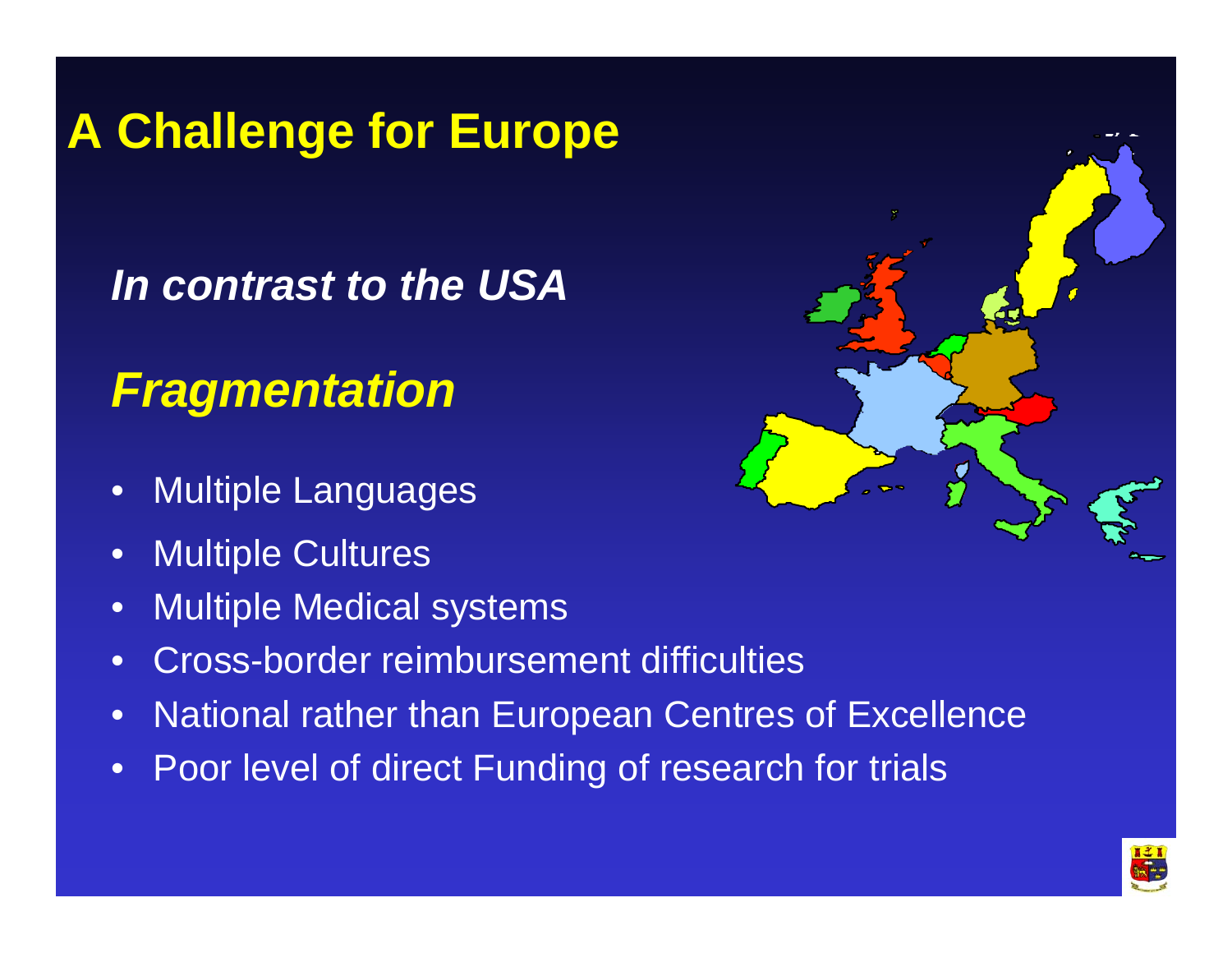#### **for Expert Physicians & Academics**

- •Few patients per centre
- •Lack of funding
- $\bullet$ Lack of trials expertise
- •New requirements of Directive 2001/20/EC
- $\bullet$ Multi-state Europe with diverse medical systems discourage development of major referral centres

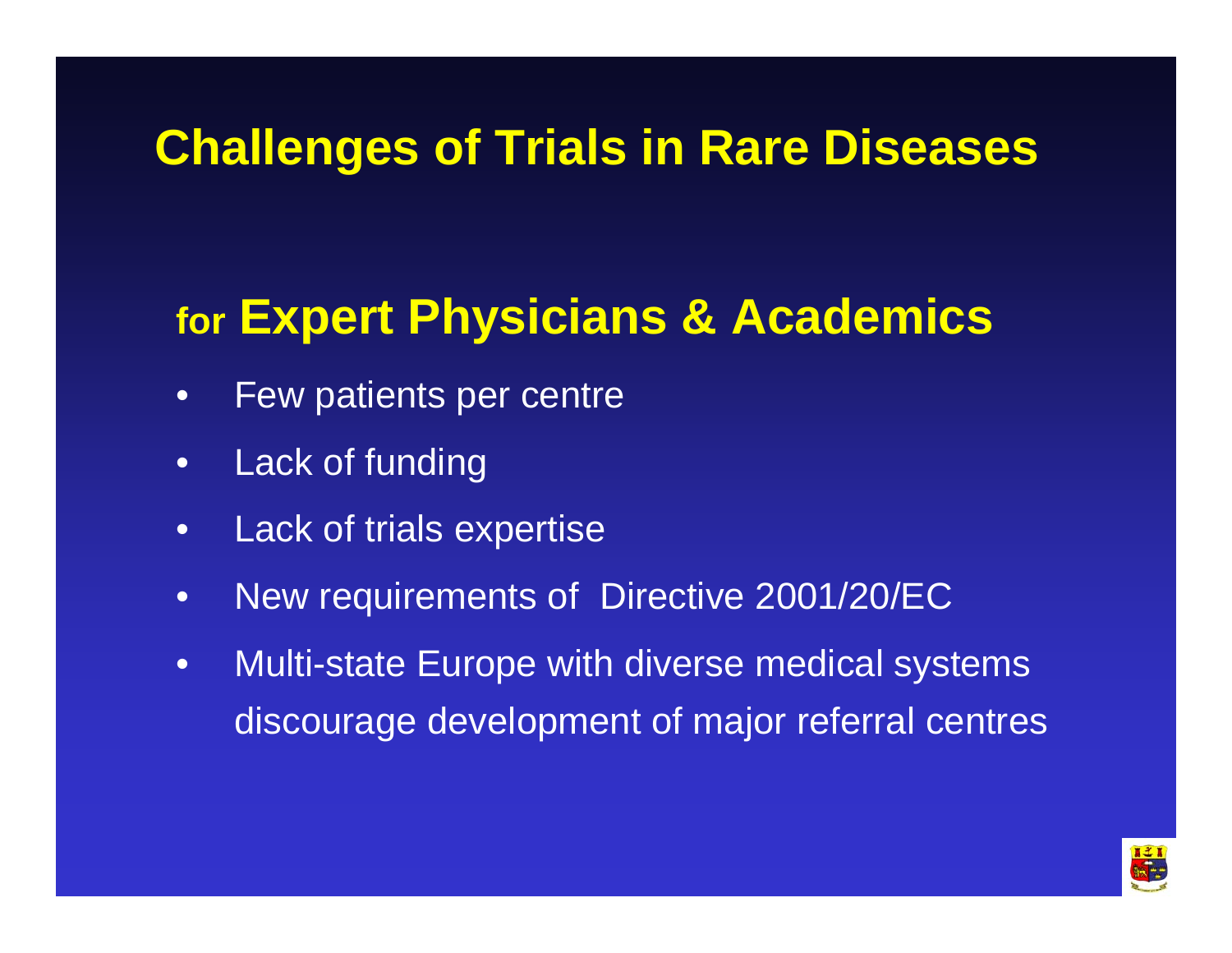"The Board of Venture-Cap has agreed to fund your clinical trial programme as long as you can prove to us in advance that your drug is safe and effective."

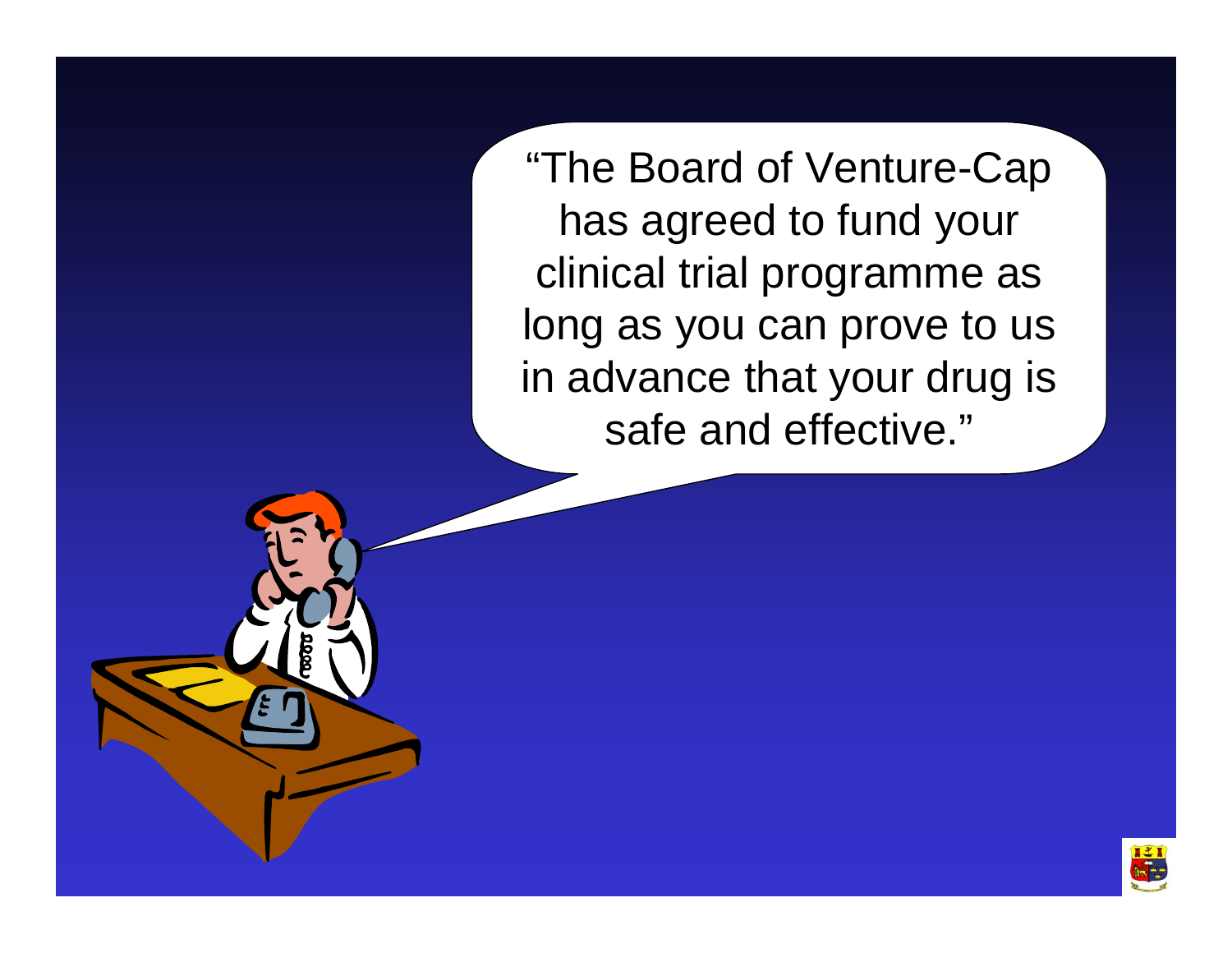#### **for Industry**

- •Orphan developers are often small
- •with limited geographic reach
- •with poor access to patients
- •lack trials experience
- $\bullet$ with limited regulatory experience

**% Orphan Drugs 020 40 60 80Small Medium Large Companies**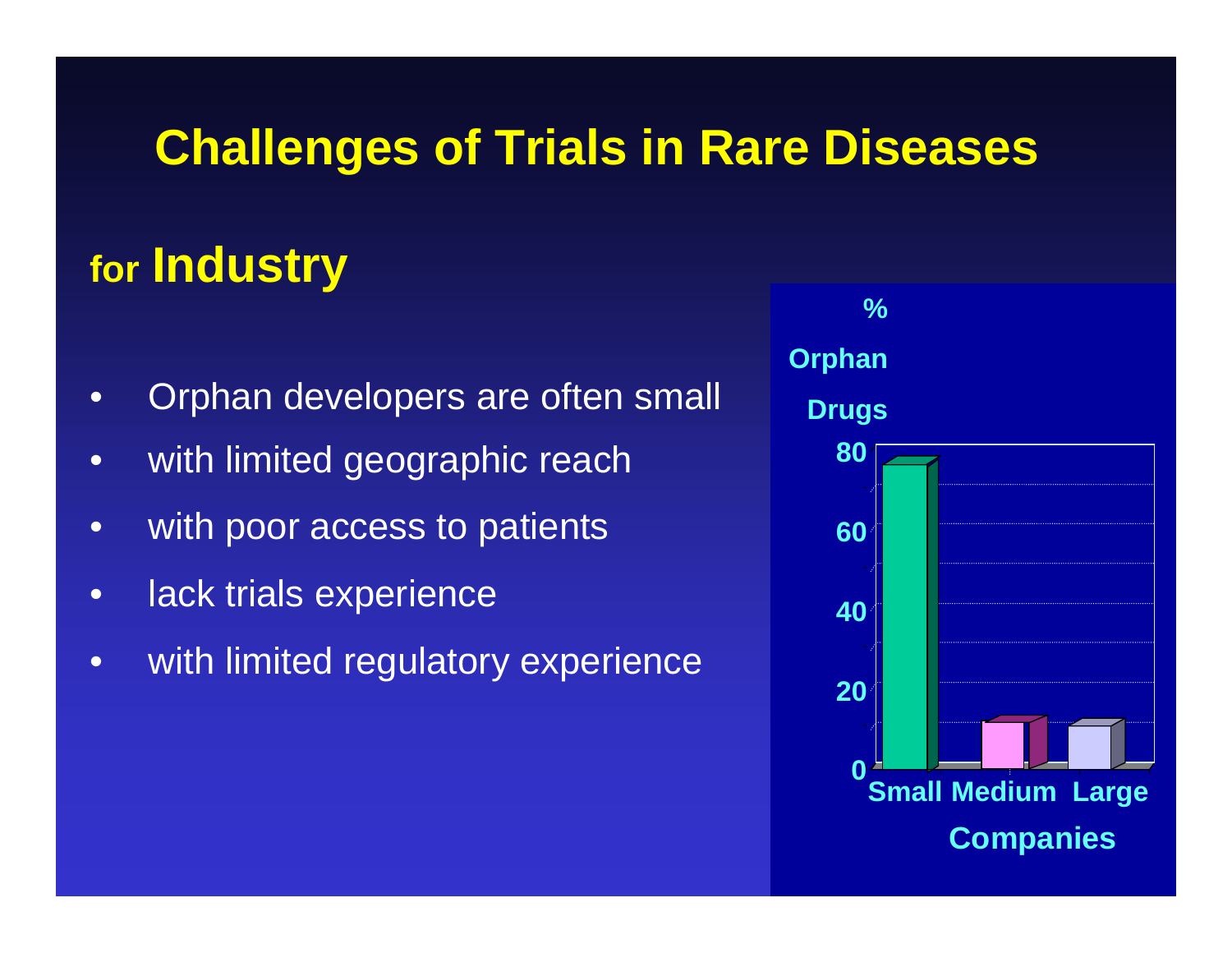#### **for Patients**

- •How to find good trials ?
- •Patients' participation wasted in poor trials
- • Ineffective channels for research funding (proposed studies too small)
- • Disincentive for companies to invest because of difficulties in doing trials

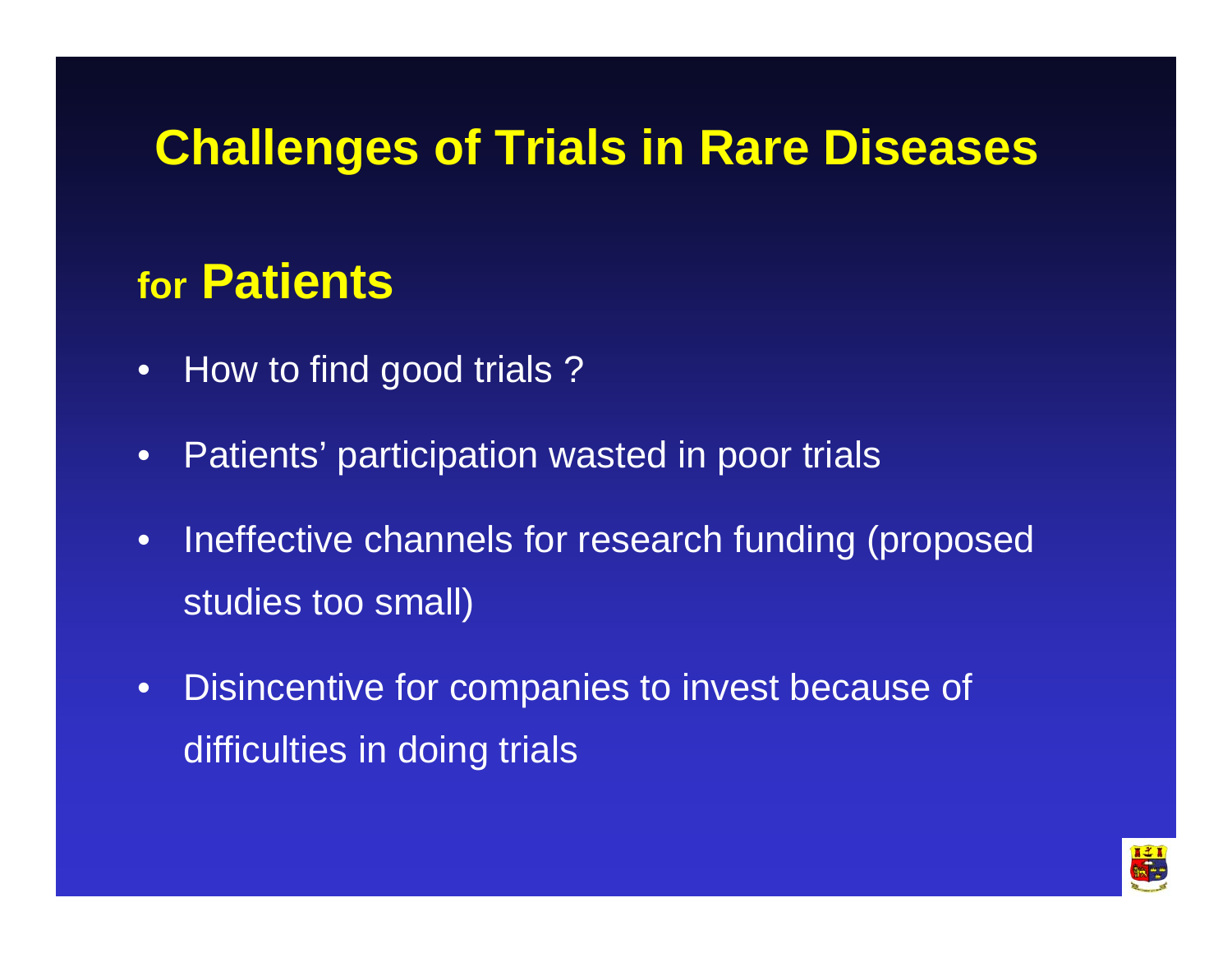#### **for Regulatory Agencies**

- •Few adequate clinical trials for risk-benefit assessment
- •Poor regulatory compliance
- •Uncertain adherence to Good Clinical Practice
	- •by industry
	- •by doctors
- •Challenge of biostatistical study design for small cohort studies with non-spectacular benefit

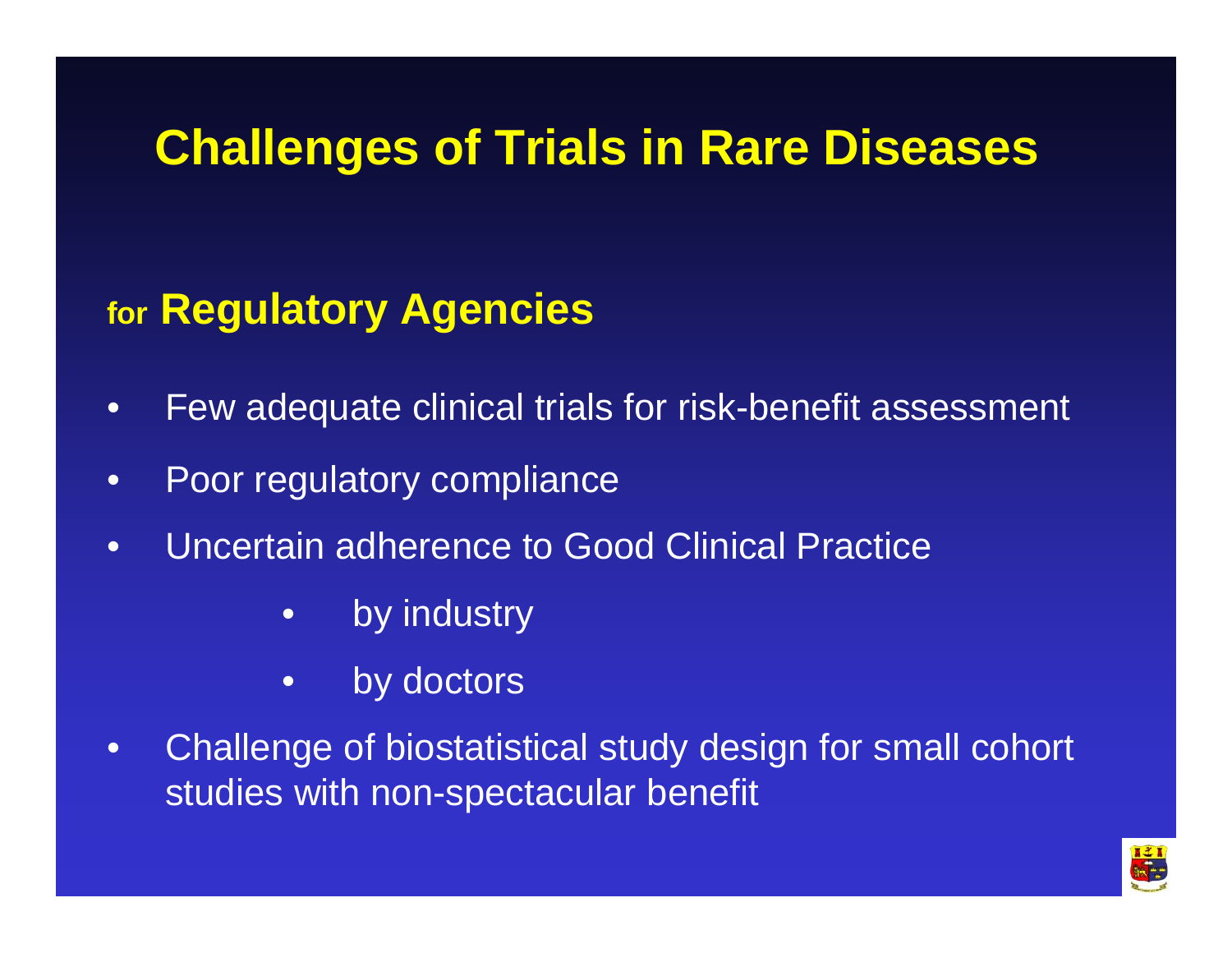#### **for the European Commission**

- $\bullet$ Protection of trial participants without inhibiting research
- $\bullet$ Assuring highest quality of data in trials
- $\bullet$ Maximising safety of treatments

 $L$  121/34

EN

Official Journal of the European Communities

1.5.2001

#### DIRECTIVE 2001/20/EC OF THE EUROPEAN PARLIAMENT AND OF THE COUNCIL of 4 April 2001

on the approximation of the laws, regulations and administrative provisions of the Member States relating to the implementation of good clinical practice in the conduct of clinical trials on medicinal products for human use

*The Directive was fully implemented on 1 May 2004.*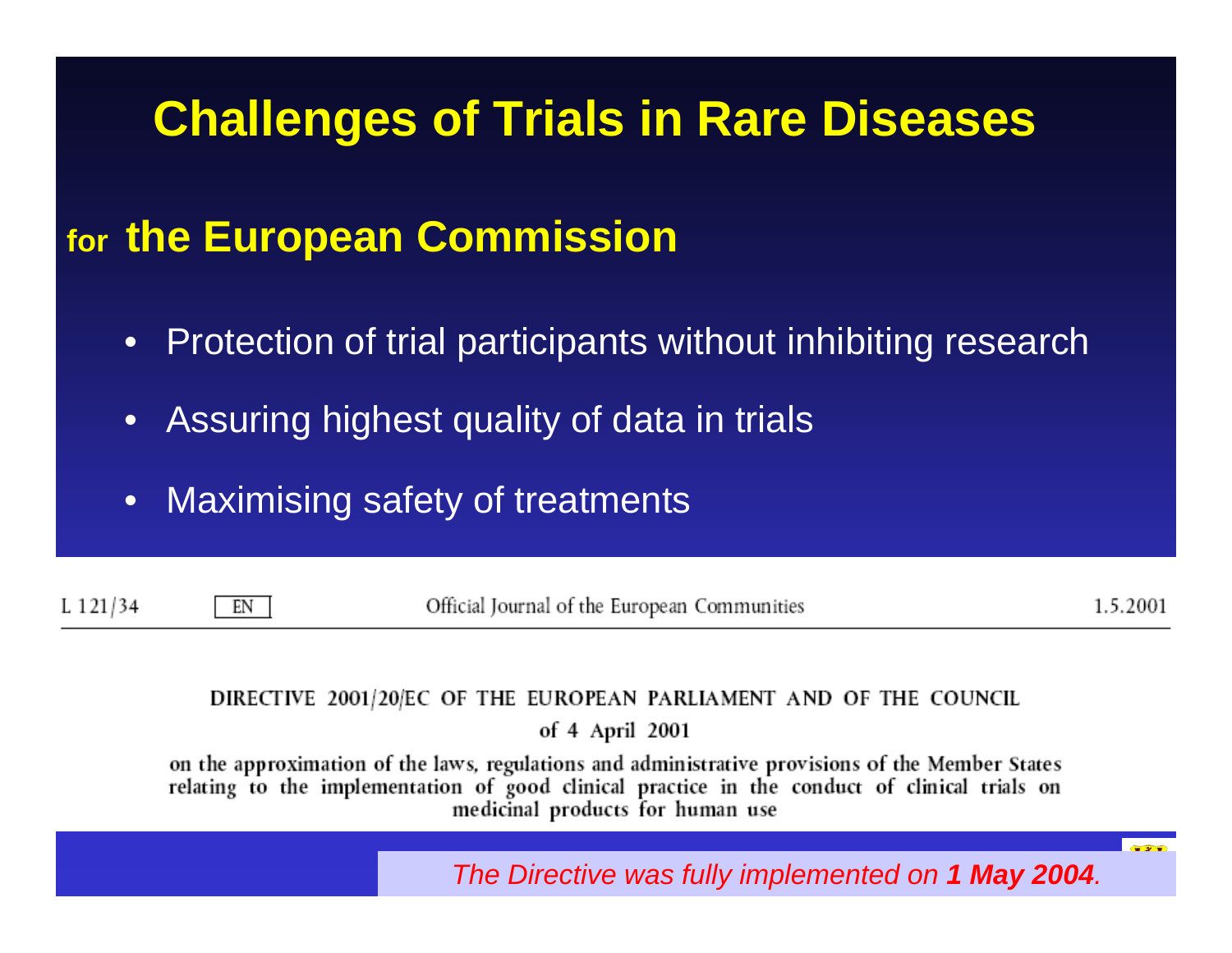#### **Challenge for the European Commission**

**EU Clinical Trials Directive 2001/20/ECNeeds to**

- •**Audit effects of Directive on research**
- •**Acknowledge: 'a work in progress'**
- •**Improve uniformity of implementation**
- •**Further clarify definitions and responsibilities**
- •**Commit to revise and improve.**

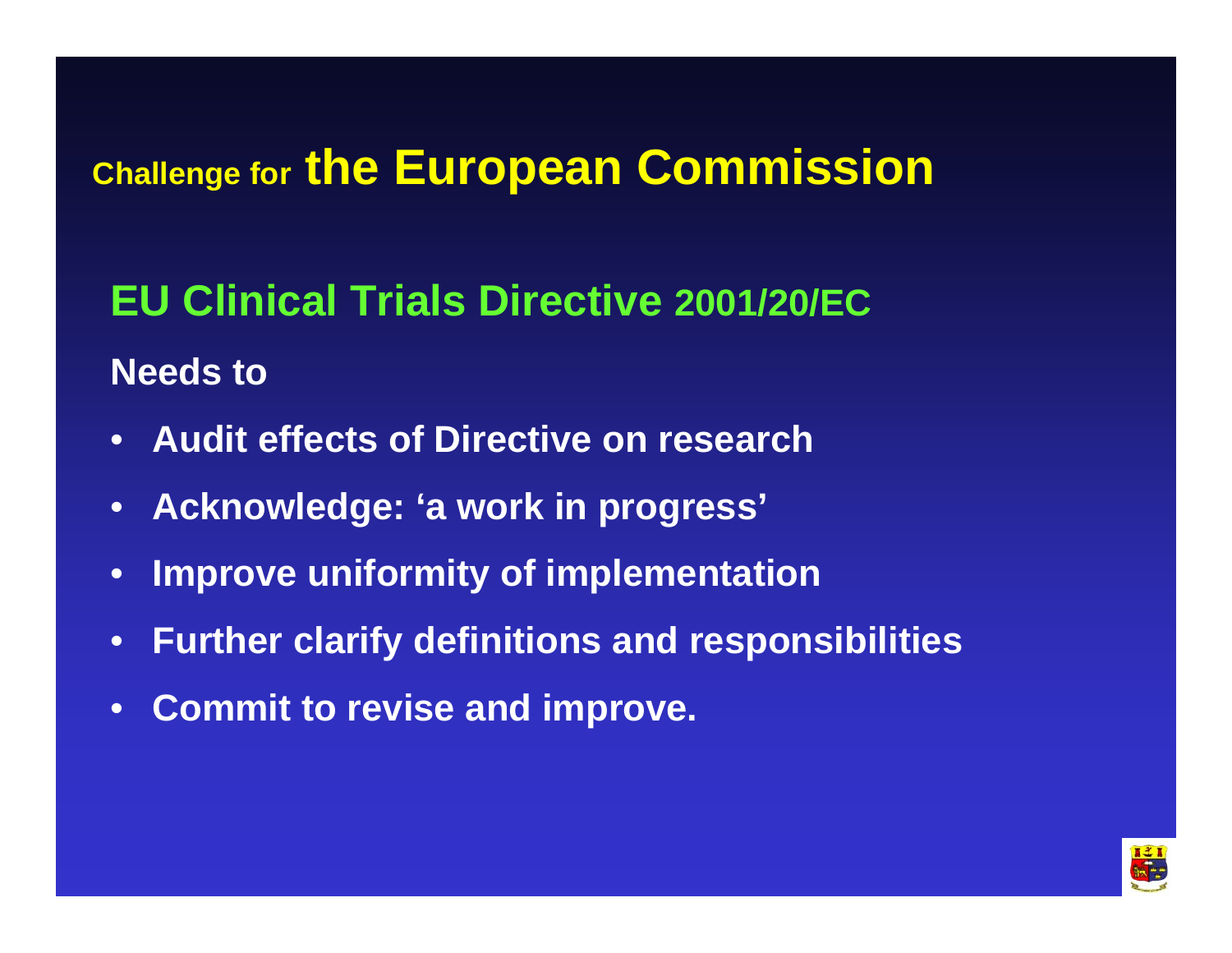#### **Opening the Bottlenecks in Europe**

#### **Help Available from EMEA\***

- The COMP approval process
- •Scientific Advice & Protocol Assistance



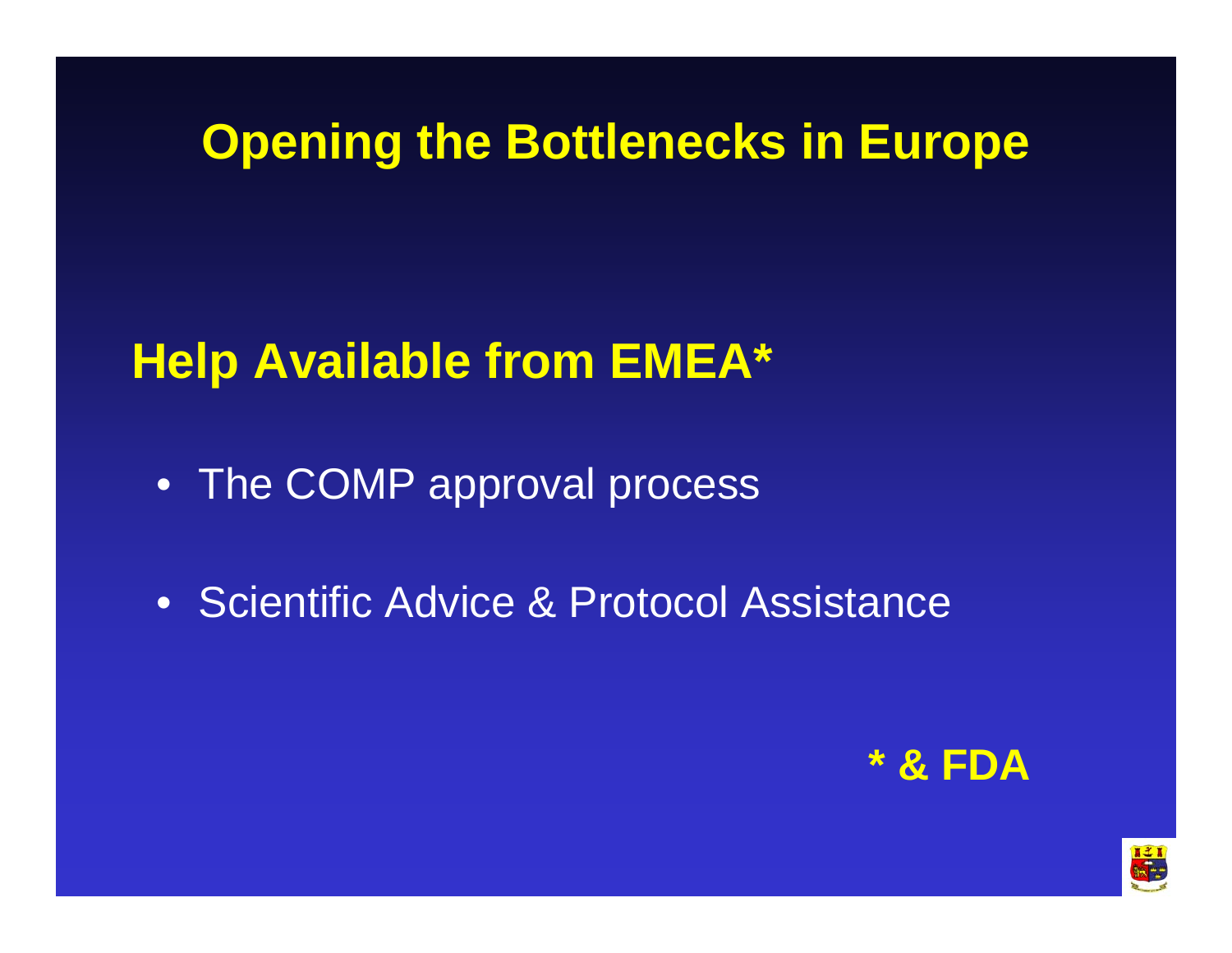#### **Opening the Bottlenecks**

#### **Possible Roles for Patient Organisations**

#### *Pan-European Centres of Excellence*

- •Encourage their development
- $\bullet$ Lobby for easier trans-national patient access to them
- $\bullet$ Support patients who travel from abroad to them

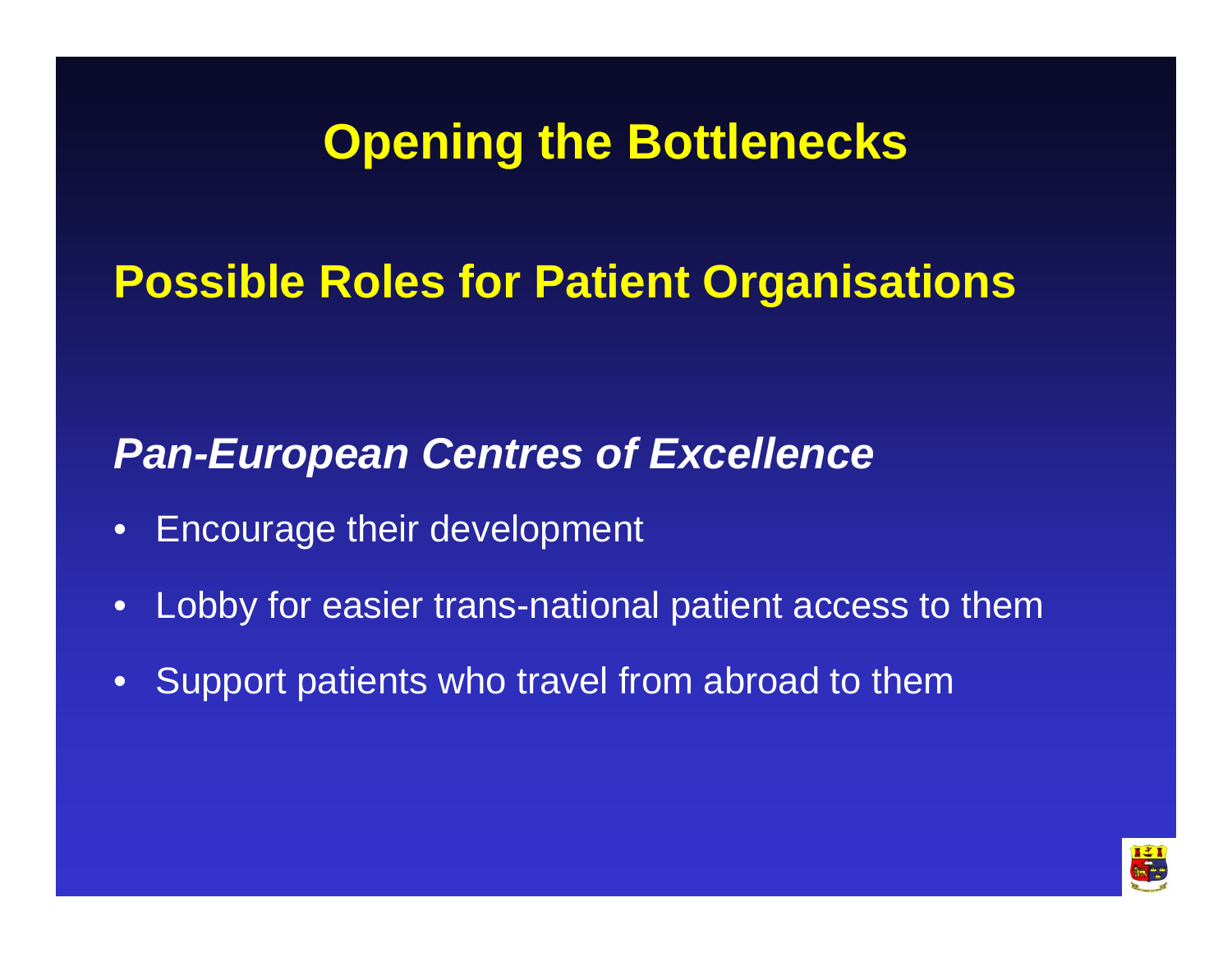## **Opening the Bottlenecks Possible Roles for Patient Organisations**

#### *Act as True Stakeholders in the Clinical Trial Process:*

- •Help ask the questions to be answered by trials
- •Give ethical guidance to Ethics Committees
- •Promote recruitment to good trials
- $\bullet$ Discourage recruitment to poor trials
- $\bullet$ Ensure publication of trial results

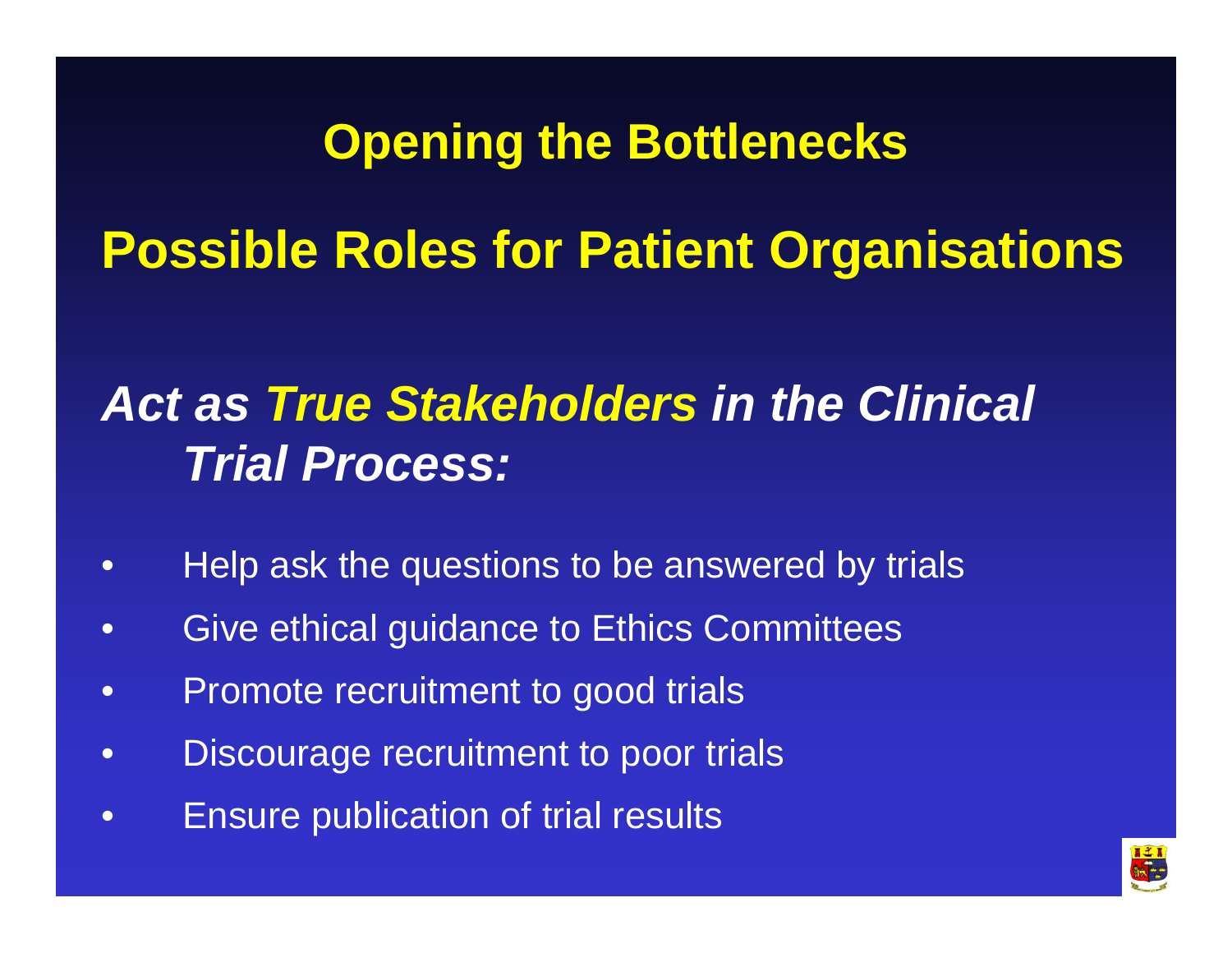**Patient Organisations: almost Mini-Drug Companies ?**

- •Focussed research
- •Directed towards a product
- $\bullet$ Setting the Europe-wide research agenda
- A leading rôle rather than a mere 'bit-player'

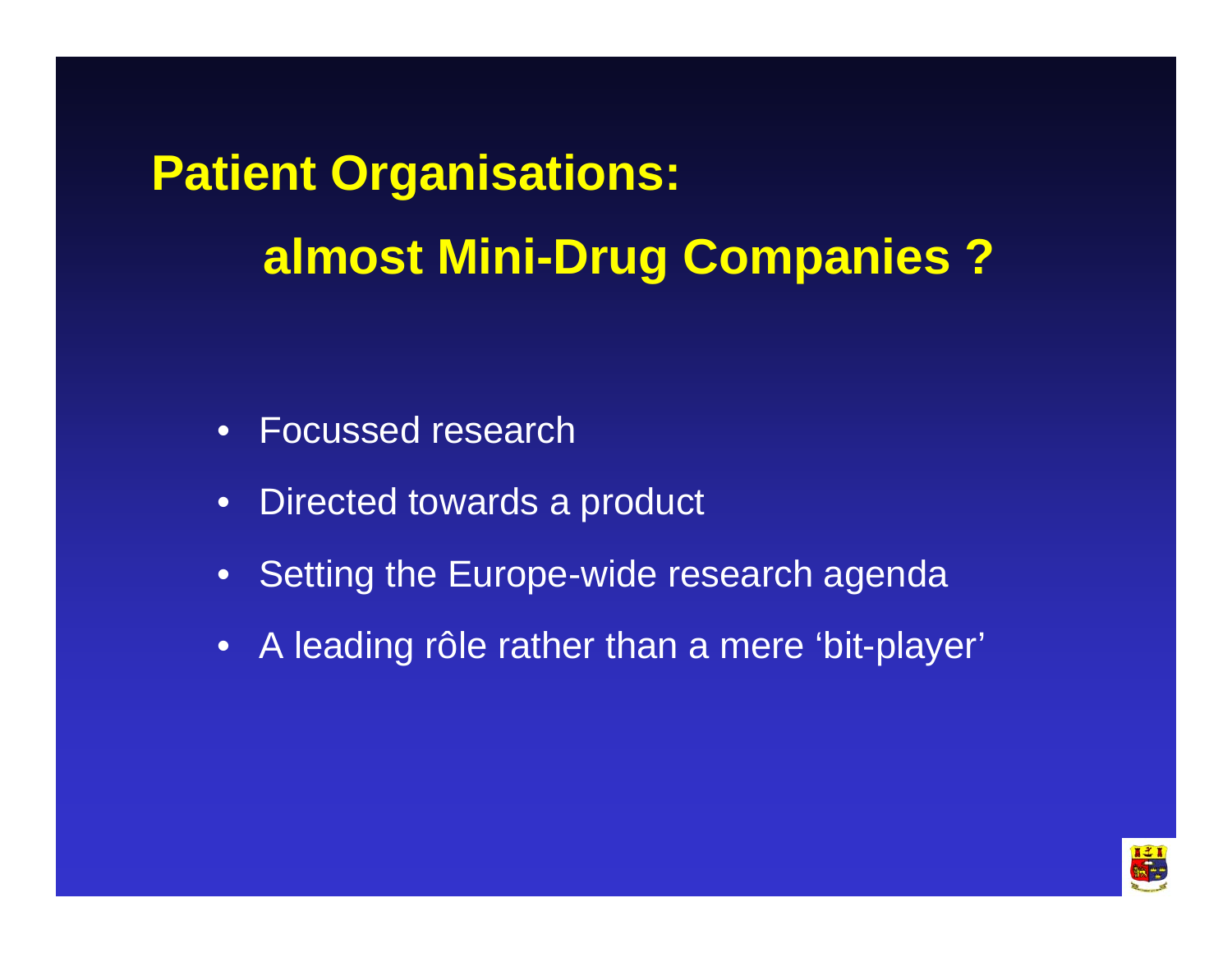#### **Opening the Bottlenecks**

#### **Some Roles for Academia**

- •Facilitate clinical trials in rare diseases on a not-for profit basis.
- $\bullet$ Search for efficiencies in new methods for design of clinical trials.

 $\bullet$ Take a European rather than a National View !

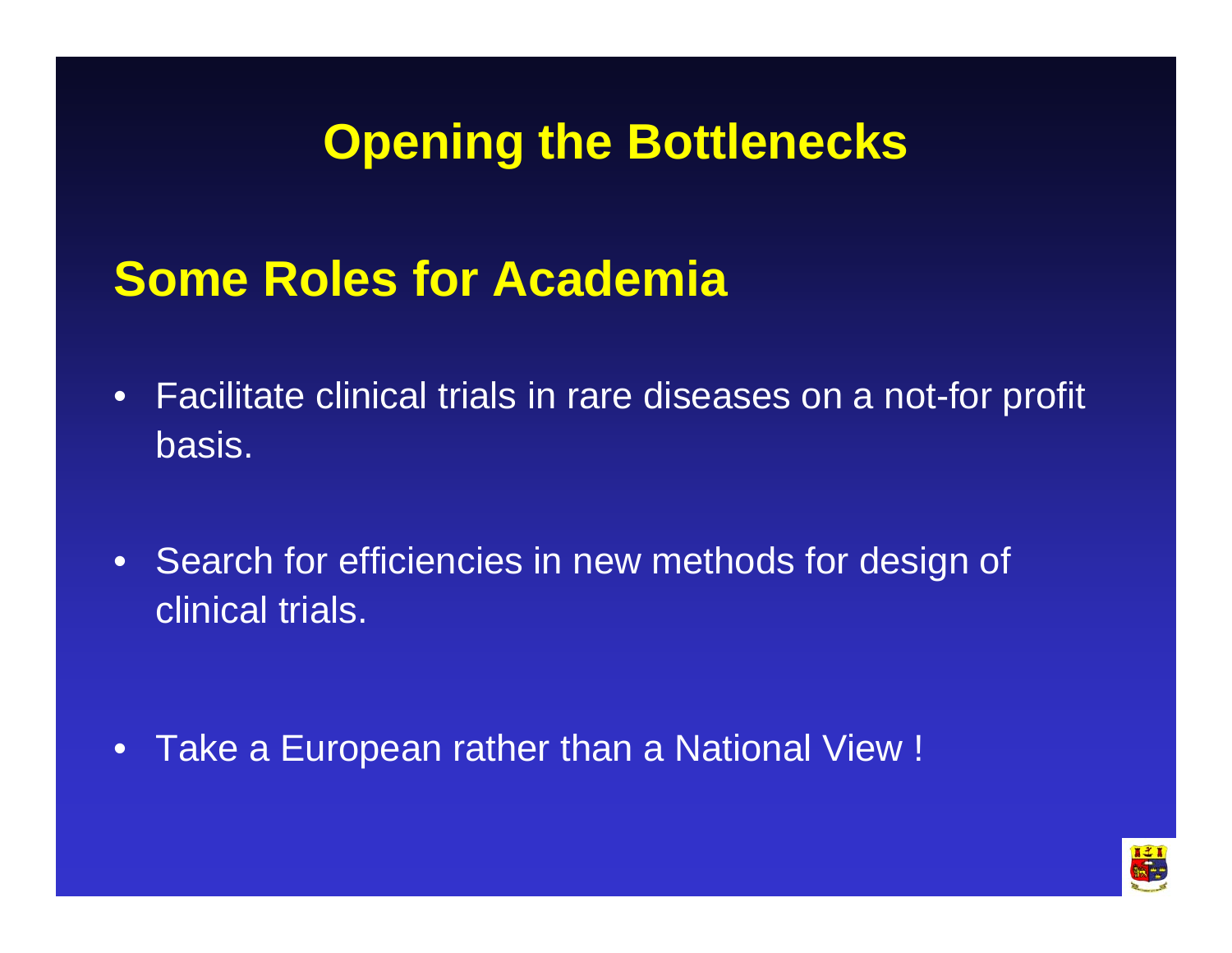#### **Opening the Bottlenecks**

#### **Some Roles for Academia**

#### **Maximise effectiveness of rare disease trials**

- •Effective multinational recruitment
- $\bullet$ Efficient use of scarce patient resources
- $\bullet$ Coordination of multiple study designs to facilitate meta-analyses
- Avoid "compassionate over-use"
- $\bullet$ Coordination of biobank use.

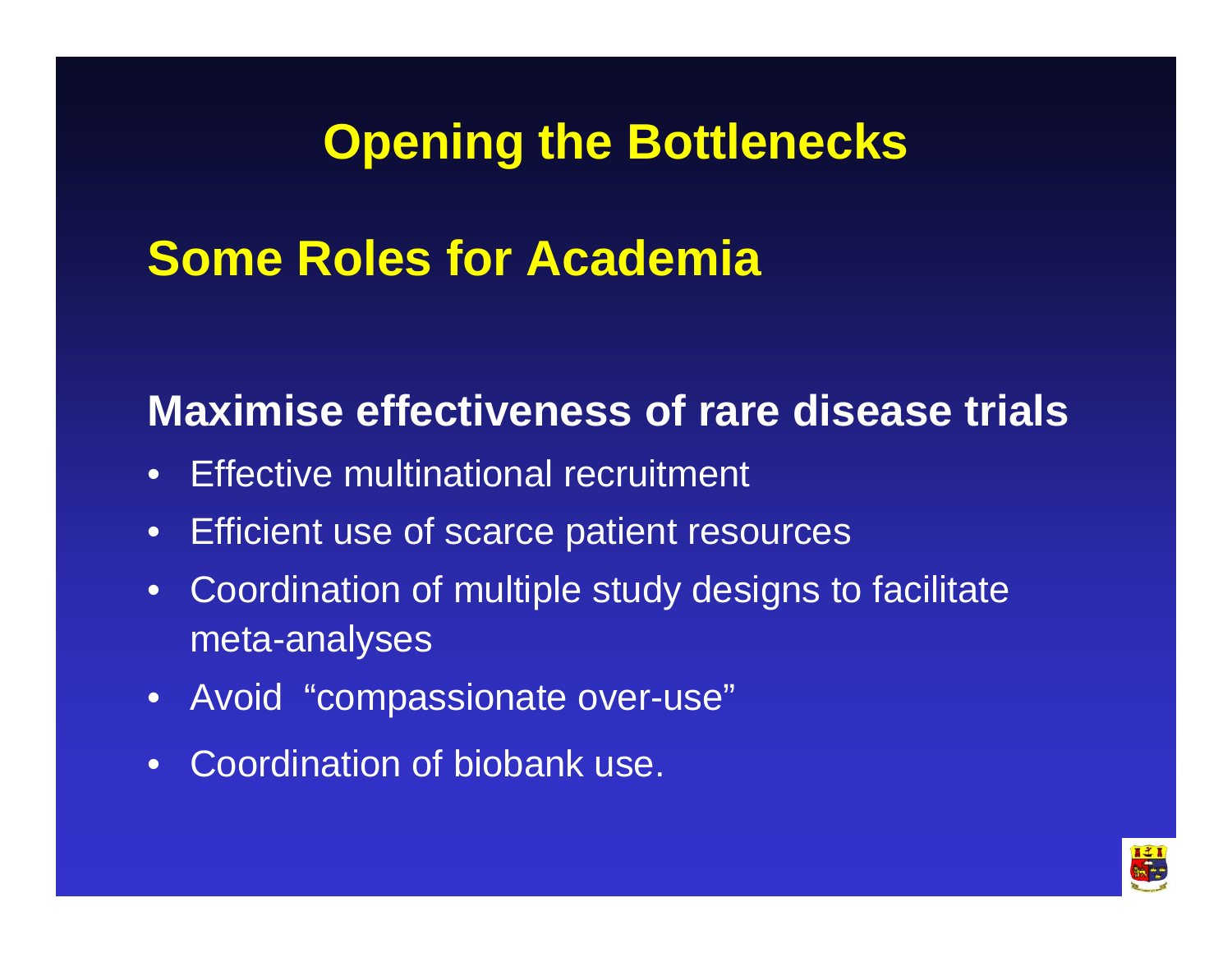#### **The Present Reality**

Pharmaceutical Research & Development activity Pharmaceutical Research & Development activity *has decreased* in Europe. *has decreased* in Europe.

European patients risk being at "the back of the line" for European patients risk being at "the back of the line" for new medicines

**The future** depends on a long-sighted and creative **The future** depends on a long-sighted and creative partnership between Industry, Academia, Patients and partnership between Industry, Academia, Patients and European Governments European Governments